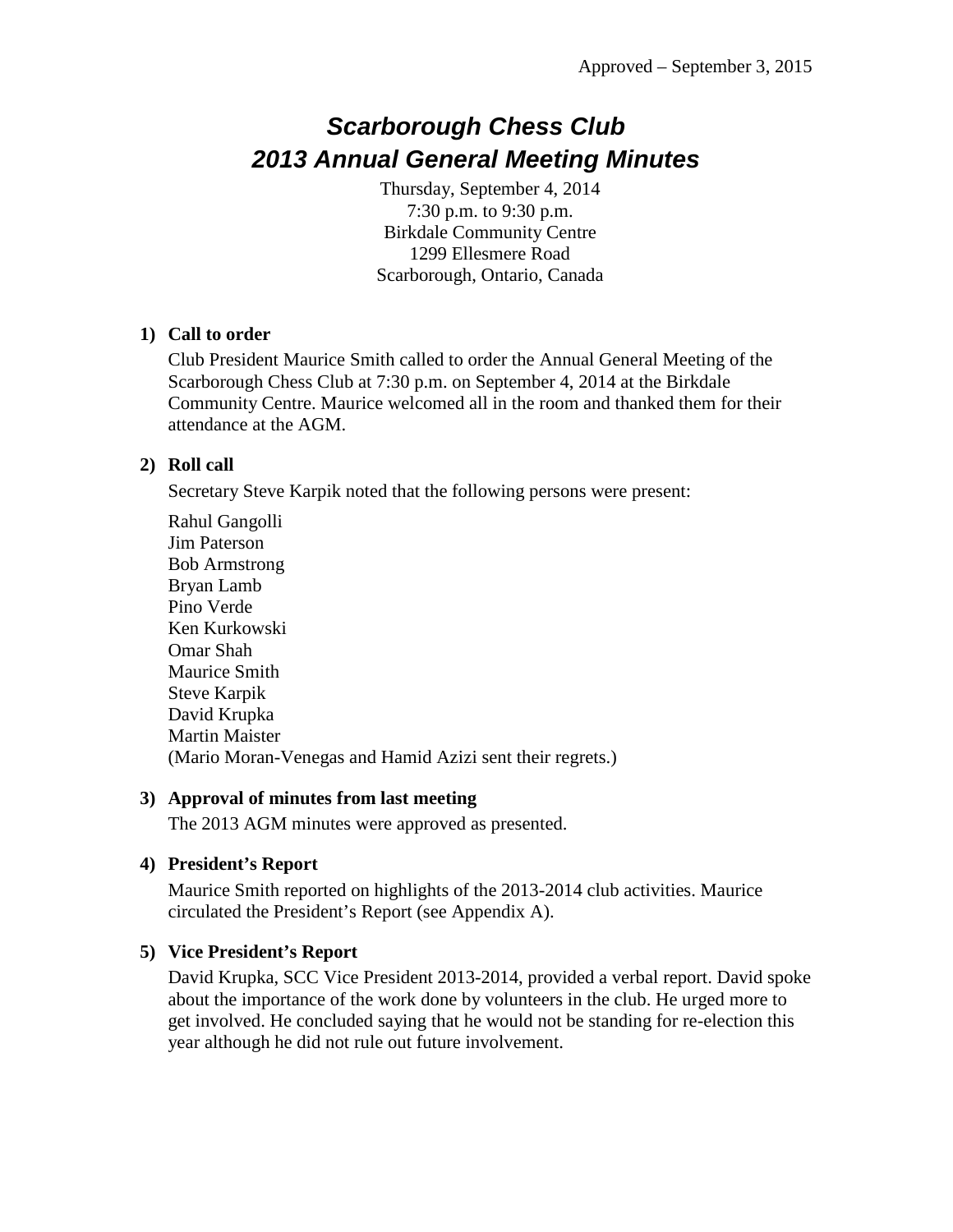#### **6) Secretary's Report**

Secretary Steve Karpik presented a written Secretary's Report (see Appendix B). He commented on visitor traffic to the club website (it is higher) and reported that the website continues to be an important communications resource for the club. Steve informed the club that he would not be standing for re-election as Secretary due to time pressures from a new business.

## **7) Treasurer's Report**

Ken Kurkowski submitted a Financial Report for 2013-2014 (see Appendix C). A rent increase last year meant that the club suffered a small loss. Ken recommended that we should consider an increase in membership fees to avoid further losses. Also, it was noted that the way that 2-year memberships are accounted for is slightly misleading (we believe we have more funds than we do). In response, Ken explained that the distortion is small since very few people take out 2-year memberships. The Financial Report was accepted by the members in a unanimous vote.

## **8) Officer-at-Large Report**

Hamid Azizi, 2013-2014 Officer-at-Large, was unable to attend the meeting. Maurice expressed his thanks for Hamid's contributions. Hamid spoke to Maurice prior to the meeting and indicated that he was willing to stand for re-election as Officer-at-Large.

## **9) SCC Facebook Page Report**

Bob Armstrong presented a report on the club's Facebook page (see Appendix D). Bob indicated that he was offering to continue as the club's Facebook administrator for 2014-2014.

## **10) Decisions**

a) A motion by Ken Kurkowski proposed increasing club membership fees across the board to pay for increased rental costs (Maurice Smith advised that the rent is going up by a further 3% or \$8,500 in 2014-15). Also, the executive recommends renting additional space in the room adjacent to our playing area to provide room for new members (in 2013-14 we were turning away members). Bryan Lamb suggested an amendment to Ken's motion to even out the increase over membership categories and durations. A vote was held and Ken's motion was amended (5 in favour, 3 against, 2 abstentions). The amended motion passed unanimously. The new fees are in table below.

|                                              | <b>Regular</b><br>$(18-64)$ | <b>Senior</b><br>$(65+)$ | <b>Junior</b><br>(under 18) |
|----------------------------------------------|-----------------------------|--------------------------|-----------------------------|
| <b>Half Year</b><br>(5 months playing time)  | \$100                       | \$80                     | \$60                        |
| <b>One Year</b><br>(10 months playing time)  | \$160                       | \$120                    | \$90                        |
| <b>Two Years</b><br>(20 months playing time) | \$280                       | \$200                    | \$150                       |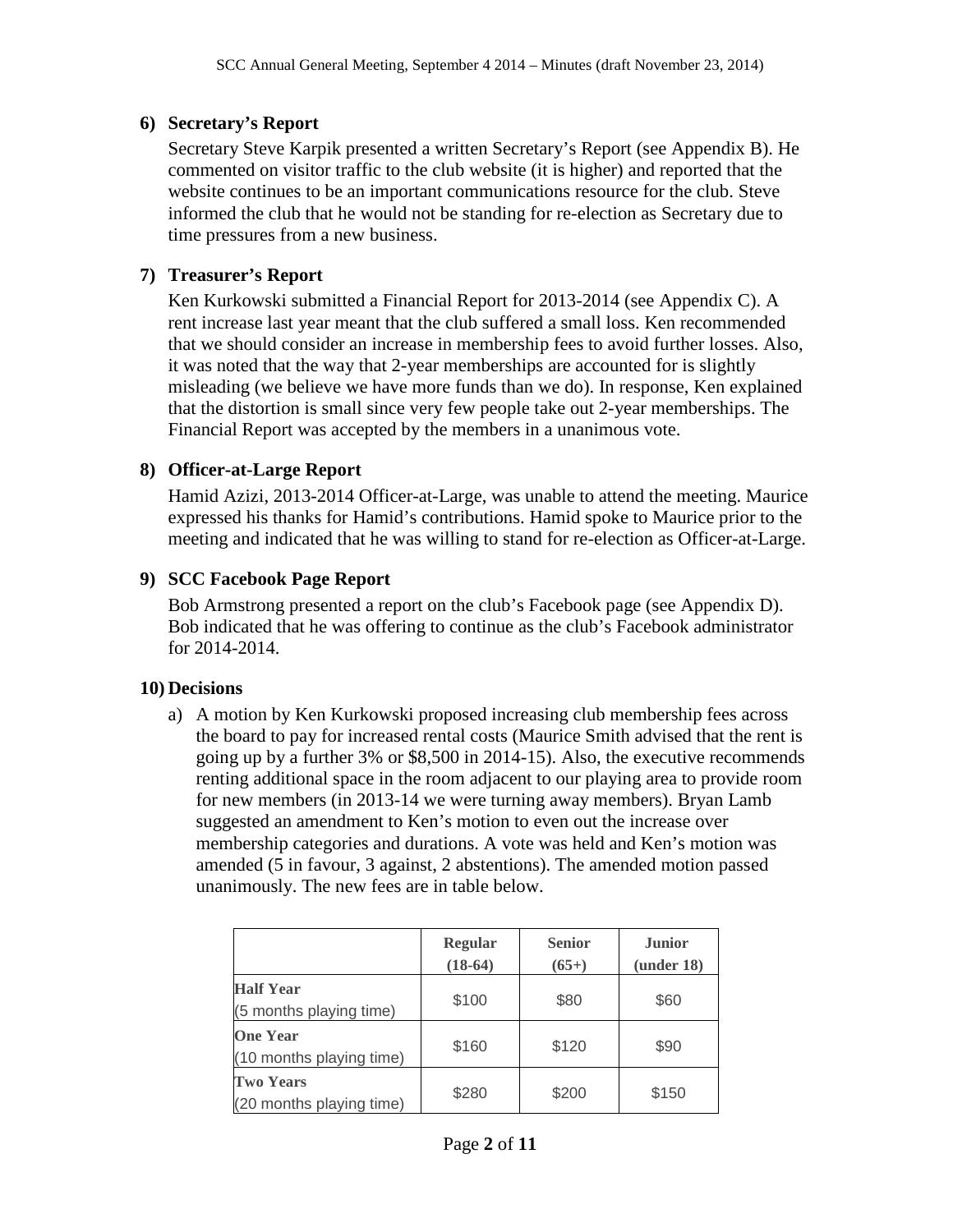b) After experimenting with 4 sections in 2013-2014, Mario Moran-Moran Venegas (absent from them meeting) proposed a joint motion with Steve Karpik to return to three section (1800+, U1800, U1400) with players within 100 points of a rating boundary being able to elect to play up a section. The motion passed unanimously.

#### **11) Any Other Business for the Outgoing Executive**

- a) Bob Armstrong presented a motion recommending doubly accelerate pairings in the club championship. In response, Bryan Lamb presented some detailed analysis of several options regarding the use of accelerated pairings. Bryan concluded that for the number of players in our club, our current practice of single acceleration in the first two rounds leads to the best result (i.e. minimizing mismatches and ensuring that the top two players meet in the last round). Bob's motion was defeated (1 for, 5 against, 4 abstain).
- b) Rahul Gangolli proposed a motion that in the event of a player not showing up for a game, there shall be no attempt to re-pair his/her opponent and the offending player receives a rated forfeit loss. Further, for a first occurrence in the year, the offending player is removed from the tournament but can apply to re-enter after sitting out one week (in addition to the game that they did not show up for). A second forfeit in the year leads to a two game suspension. A third offense results in a three game suspension, etc. The motion passed unanimously.

## **12) Elections of the 2014-2015 Executive Committee Members**

- a) Election of President Maurice Smith was acclaimed as President for 2014-2015.
- b) Election of Vice President Omar Shah was acclaimed as Vice President for 2014-2015.
- c) Election of Treasurer Ken Kurkowski was acclaimed as Treasurer for 2014-2015.
- d) Election of Secretary Mario Moran-Venegas was acclaimed as Secretary for 2014-2015.
- e) Election of Officer-at-Large Hamid Azizi was acclaimed as Officer-at-Large for 2014-2015.

#### **13) Appointment of Facebook Page and Website Administrator**

Bob Armstrong will continue as the content administrator for the club's Facebook page. Steve Karpik will continue to maintain the SCC website and will offer technical support to Bob for the club's Facebook page as required.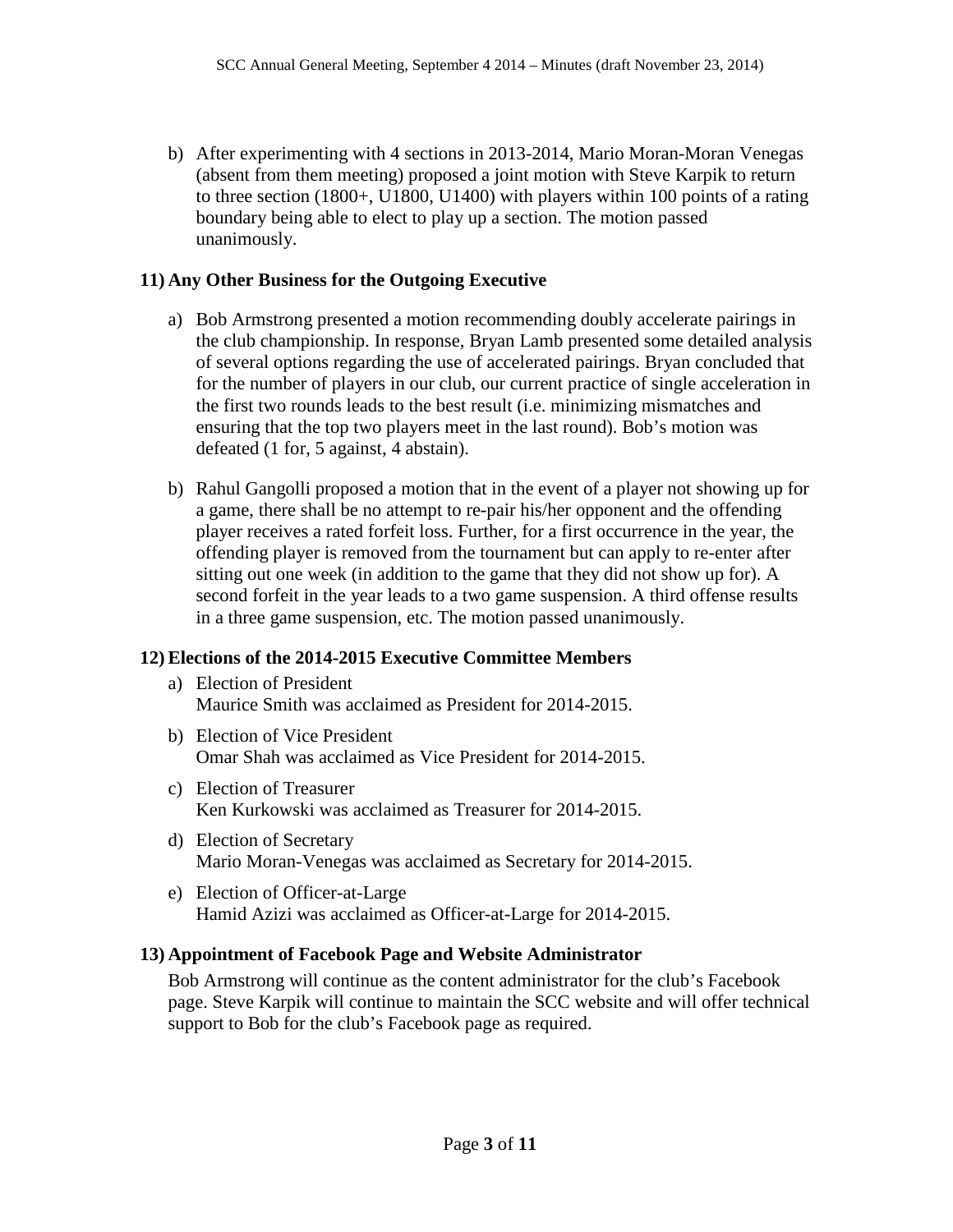## **14) Any Other Business**

David Krupka suggested that if we have the new room, we may want to hold a rapidformat simultaneous with our multi-week tournaments. Maurice said the Executive would consider this.

#### **15) Adjournment**

The meeting was adjourned at approximately 9:25 p.m. The next AGM is scheduled for the first Thursday in September 2014 (Thursday, September 3, 2015).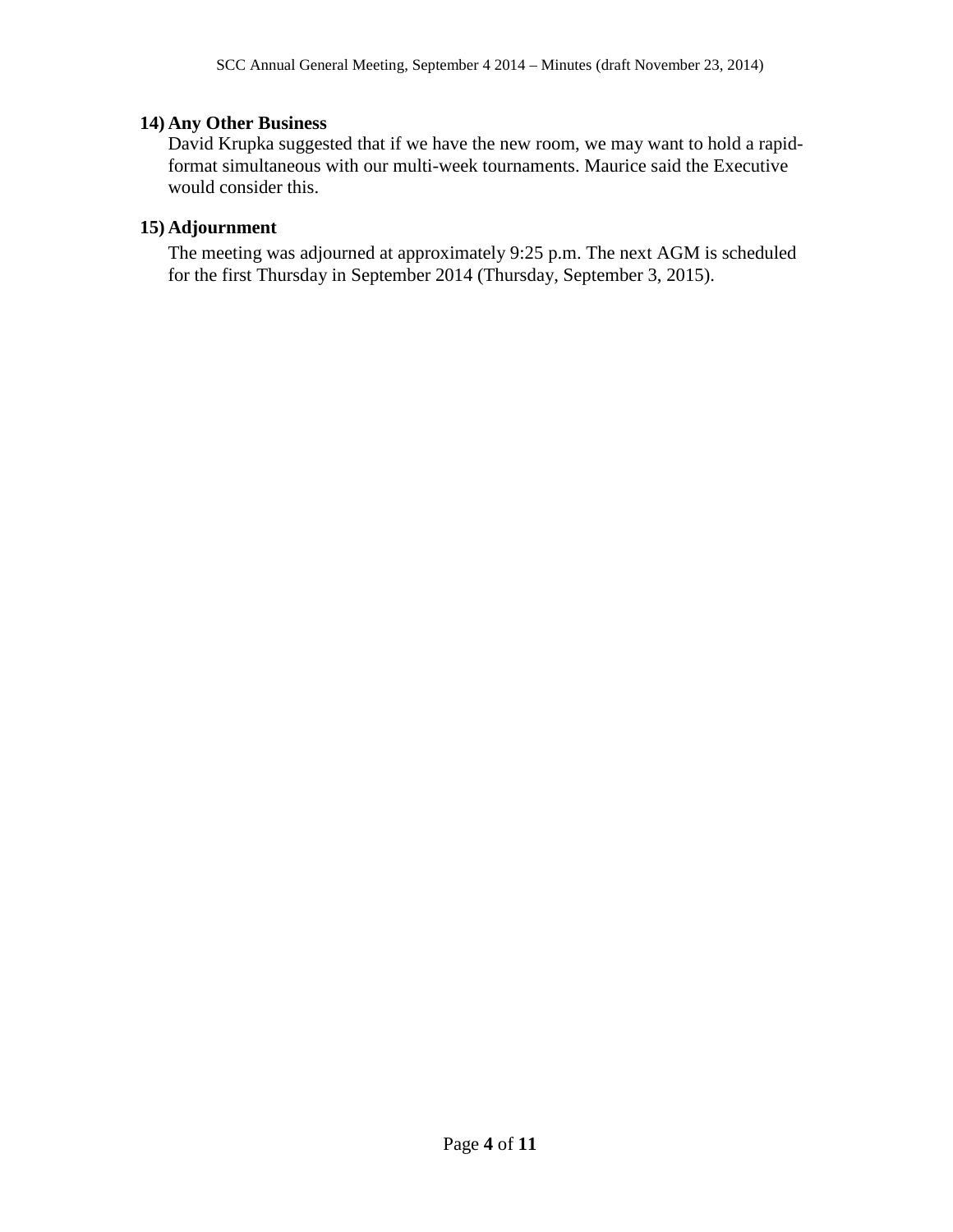# *Appendix A: President's Report*

The past year was very eventful for the Club. On the upside we finally were able to settle on a time control that most players seemed happy with. One hour and ten minutes, plus 15 second increments allowed for a decent game with no sudden death. The fear was that there would be many games that would have to be adjudicated. However, this was not the case.

On the downside we had to discontinue our coffee service due to some vandalism and missing funds. In future if any service of this kind is used, we will need to have someone on hand to oversee it.

We were a victim of our success in that increased membership forced us to create a waiting list for new members. We went to over 120 members and the room we are using can only comfortably hold 110. The next room is not on the permit. To solve this predicament and allow us to keep growing, we have a motion on the agenda for moderate increases in the membership fees that will give us the means to rent the next room and allow us to accept new members.

There were many different winners of our tournaments this past year. I congratulate our new Club Champion David Southam who has been a strong supporter of our Club for many years. Many of our Juniors did well in Canadian and International tournaments throughout the year. Actually too many to mention them all, but one I definitely should mention is Harmony Zhu, the World Champion under eight.

In spite of an overall loss on the financial side due mainly to the increase in rent, we still have a strong financial base which would be the envy of most other chess clubs. So if you look at the whole picture, it can be said it was another good year for the Club.

The success of the Club depends in a large part on the contribution of its volunteers. If you think of what a great Club the Scarborough Chess Club is then think of Bob Armstrong, Doug Gillis, Mario Moran-Venegas, Hassan Pishdad and Pino Verde. Also our exceptional Executives, David Krupka, Steve Karpik, Ken Kurkowski and Hamid Azizi. Without all these dedicated volunteers the Club could not function. These members are the backbone of the Club.

I can foresee another great year ahead for our Club. Exciting chess, strong tournaments all in a friendly atmosphere. I will be happy to stand for one more year as President, but this will be absolutely, definitely my last year.

Maurice Smith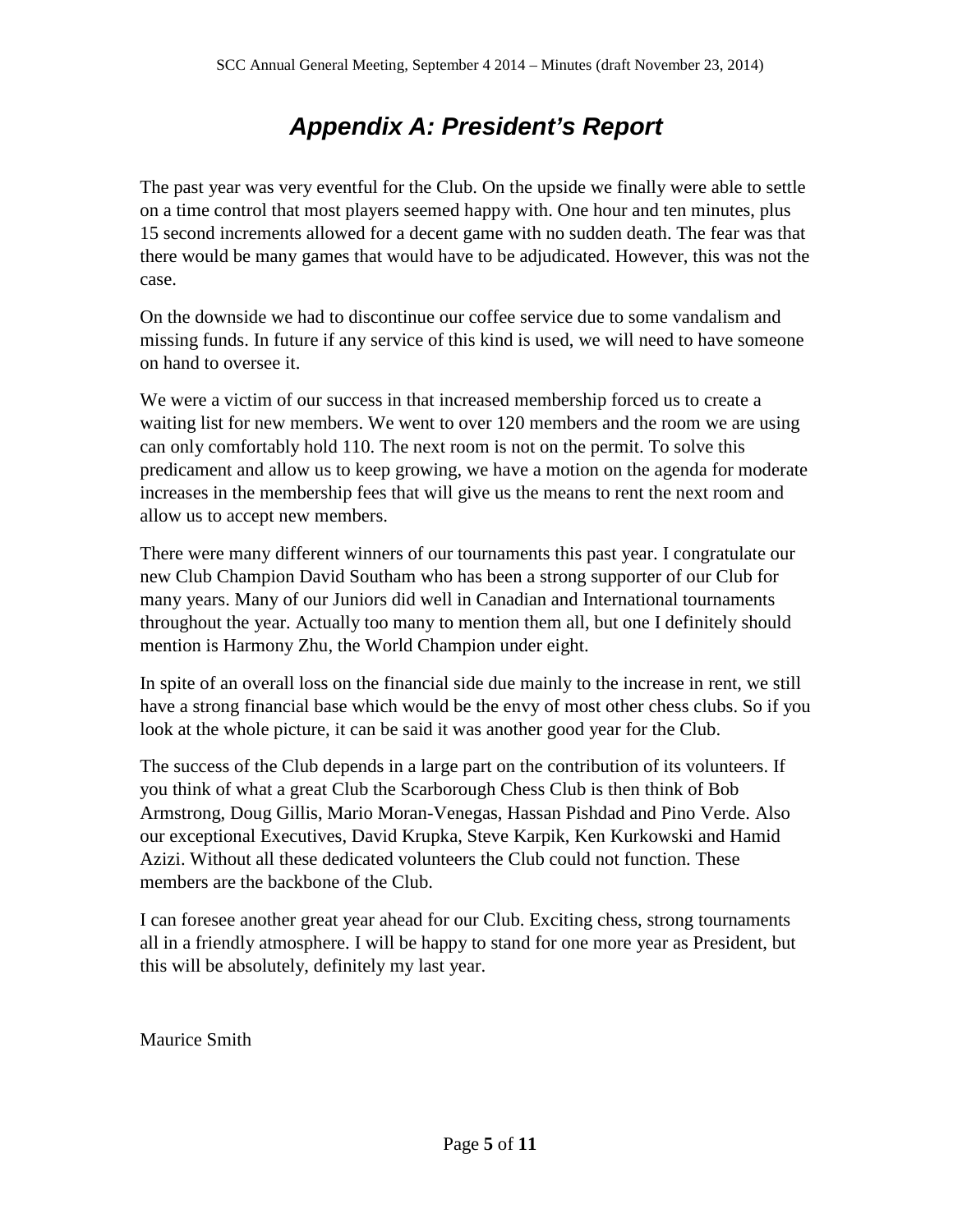# *Appendix B: Secretary's Report Submitted by Steve Karpik*

We had another great year at the Scarborough Chess Club. Membership continues to increase to the point where we had to cap our membership numbers. Our web site [\(www.scarboroughchessclub.ca\)](http://www.scarboroughchessclub.ca/) is serving to get timely, accurate information out to current and potential members as well as the chess community at large.

## **Web Analytics**

The web analytics report below shows we had **13,533** visits to the web site between September 1, 2013 and August 31, 2014. Nearly 73% of visitors were returning visitors and 27% new visitors to the site.

We had **1,782** visits on mobile devices (iPhones, Android phones, tablets, etc.). This compares to **1,342** in the previous year which represents a **32.7%** increase in our mobile traffic!

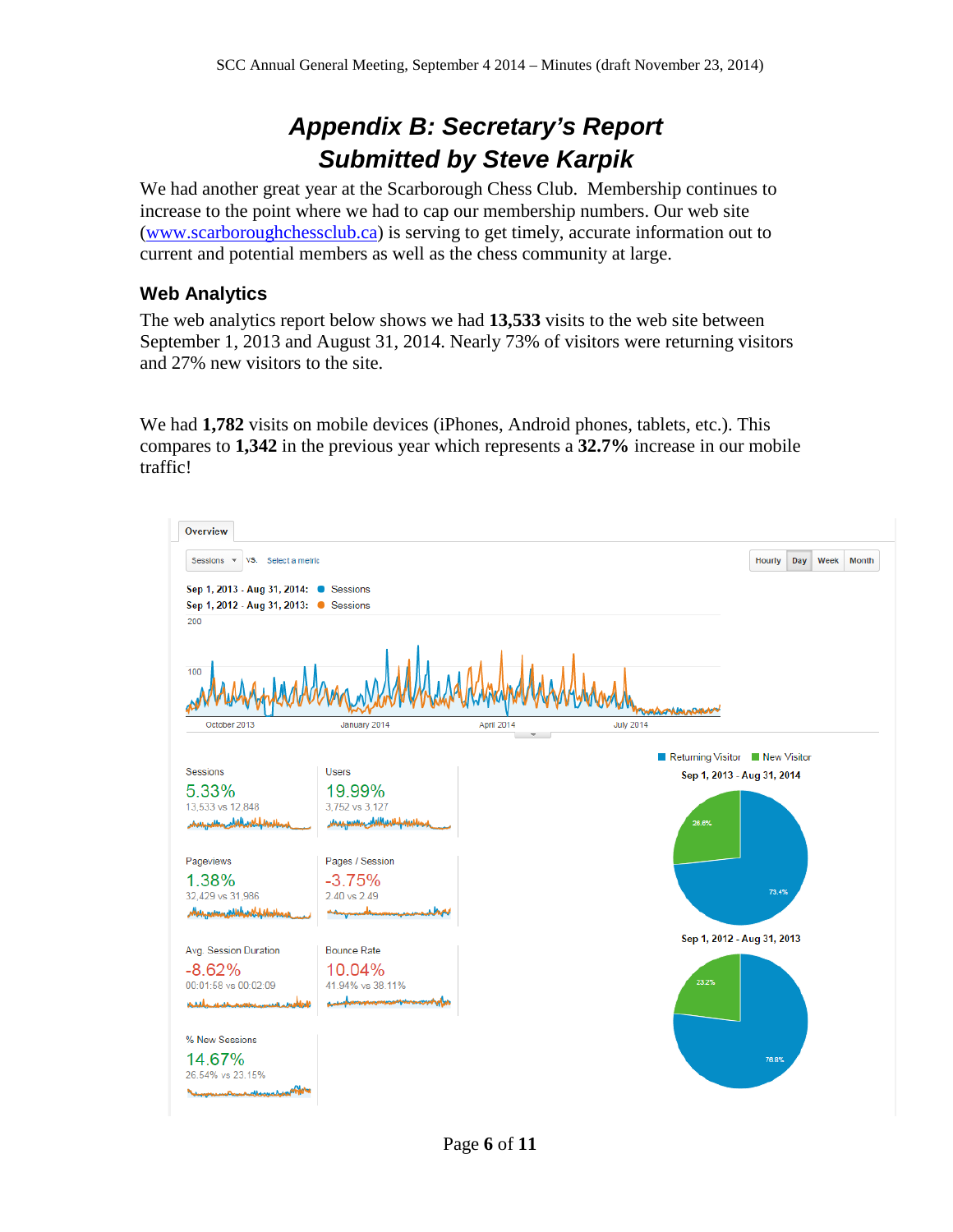Once again, we've had increases in our web traffic year over year, as can be seen in the chart below.

| Year                       | <b>Number</b><br>of Visits | <b>Increase</b><br>Over<br><b>Previous</b><br>Year | <b>Percentage</b><br><b>Increase Over</b><br><b>Previous Year</b> |
|----------------------------|----------------------------|----------------------------------------------------|-------------------------------------------------------------------|
| $2010 -$<br>2011           | 8,896                      | n/a                                                | n/a                                                               |
| 2011-<br>2012              | 11,028                     | 2,132                                              | 24%                                                               |
| 2012-<br>2013              | 12,826                     | 1,798                                              | 16%                                                               |
| 2013-<br>$\overline{2014}$ | 13,533                     | 707                                                | 5%                                                                |

\* \* \* \* \*

I've enjoyed volunteering as club Secretary over the past several years; however, the demands of my work are making it increasingly difficult to do a proper job in this role. Consequently, I will not be standing for secretary this year but am quite happy to continue looking after the SCC website.

Respectfully submitted,

S. Karpit

Steve Karpik **Secretary**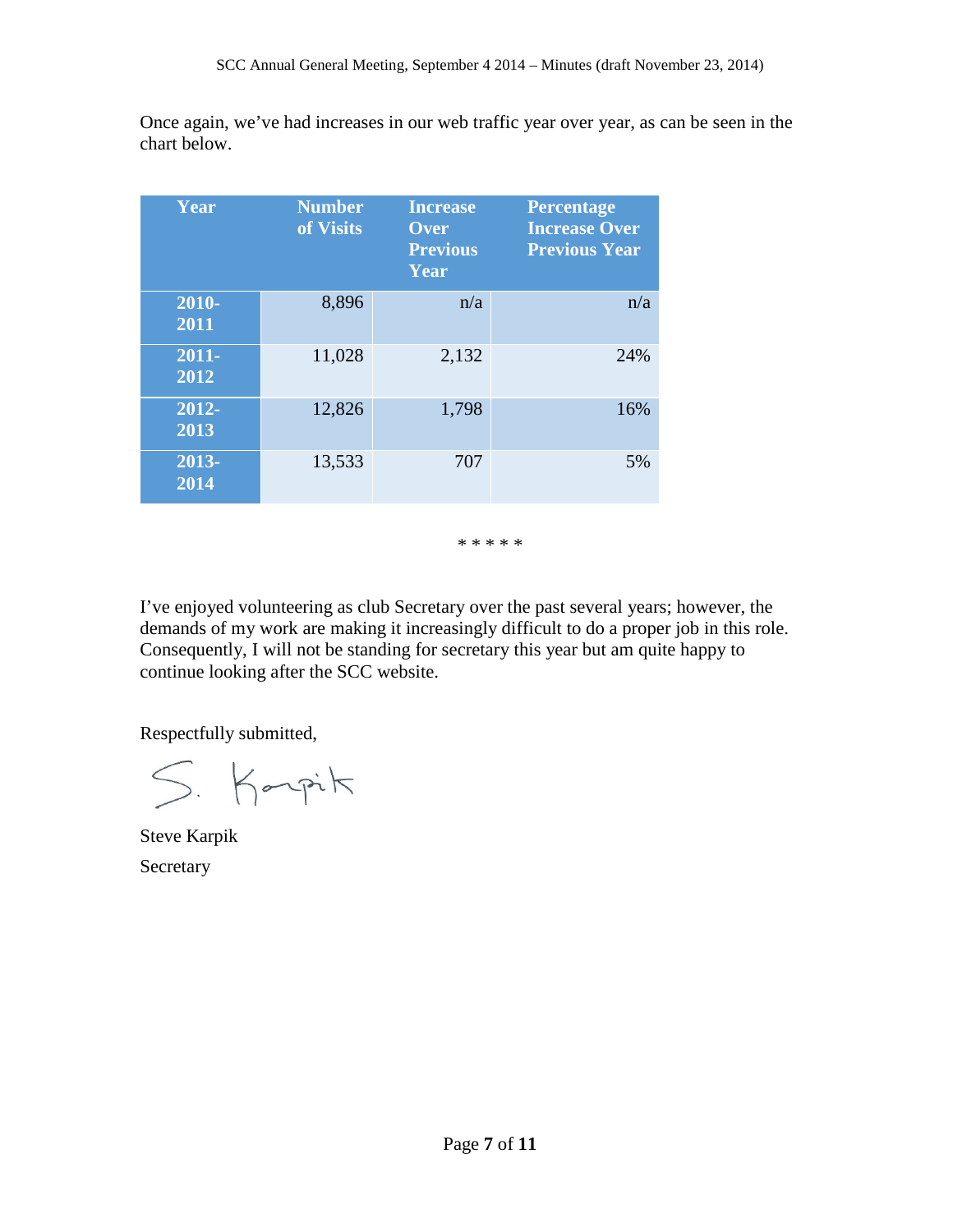# *Appendix C: Treasurer's Report*

|                                    | 2013-2014 | 2012-2013 |
|------------------------------------|-----------|-----------|
| <b>OPENING BALANCE</b>             | 14,422.06 | 13,711.69 |
| <b>Revenues</b>                    |           |           |
| Club Memberships                   | 11,380.00 | 10,430.00 |
| <b>CFC Dues Collected</b>          | 2,796.00  | 2,880.00  |
| Coffee & Concession                |           | 287.51    |
| Book & Equipment Sales/Rentals     | 20.00     | 120.00    |
| <b>Total Revenues</b>              | 14,196.00 | 13,717.51 |
| <b>Expenses</b>                    |           |           |
| Rent                               | 8,302.06  | 6,867.75  |
| <b>CFC Rating Fees</b>             | 2,522.16  | 2,156.04  |
| <b>CFC Dues Remitted *</b>         | 2,856.00  | 3,030.00  |
| <b>Website Hosting/Domain Name</b> | 586.12    | 0.00      |
| Coffee Supplies                    |           | 213.18    |
| Trophies                           | 134.33    | 134.33    |
| <b>Chess Equipment</b>             | 516.49    | 437.29    |
| Miscellaneous Supplies             | 98.29     | 0.00      |
| <b>Bank/Misc Charges</b>           | 5.00      | 168.55    |
| <b>Total Expenses</b>              | 15,020.45 | 13,007.14 |
| <b>Net Income</b>                  | $-824.45$ | 710.37    |
| <b>CLOSING BALANCE</b>             | 13,597.61 | 14,422.06 |

**\***2012-2013: Includes \$150 CFC dues paid by SCC for 5 CYCC winners from SCC 2013-2014: Includes \$60 CFC dues paid by SCC for 2 CYCC winners from SCC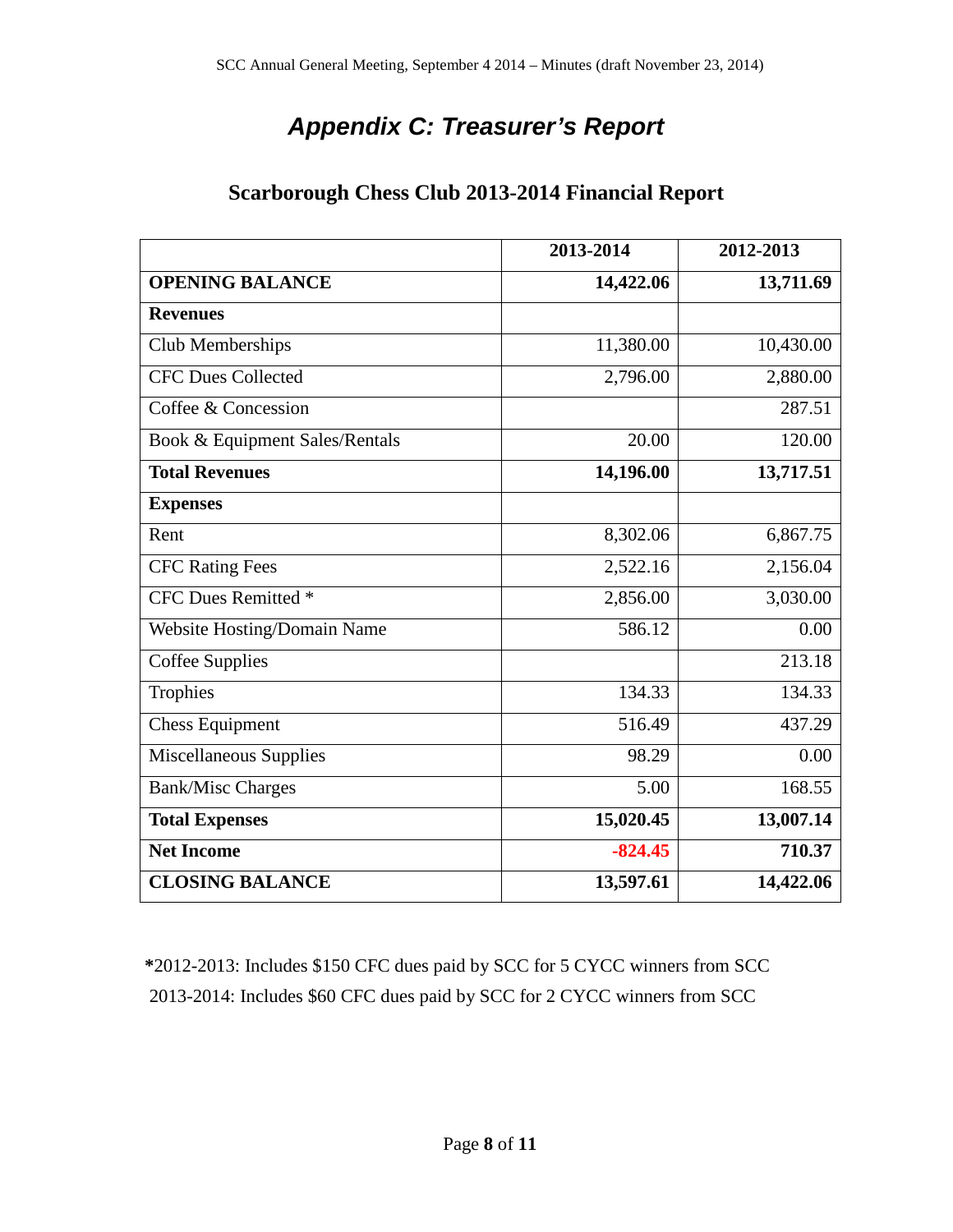## **Treasurer's Opinion**

The Club incurred a significant loss this past year because, while membership revenue increased, our rent increased more! I believe that the time has come to re-evaluate our financial situation, in particular:

- Raising membership rates
- Considering the expansion of our rented area (which of course will raise our rent even more) in order to accommodate increased membership and avoid the need for waiting lists.

Regards

Ken Kurkowski, Treasurer September 4, 2014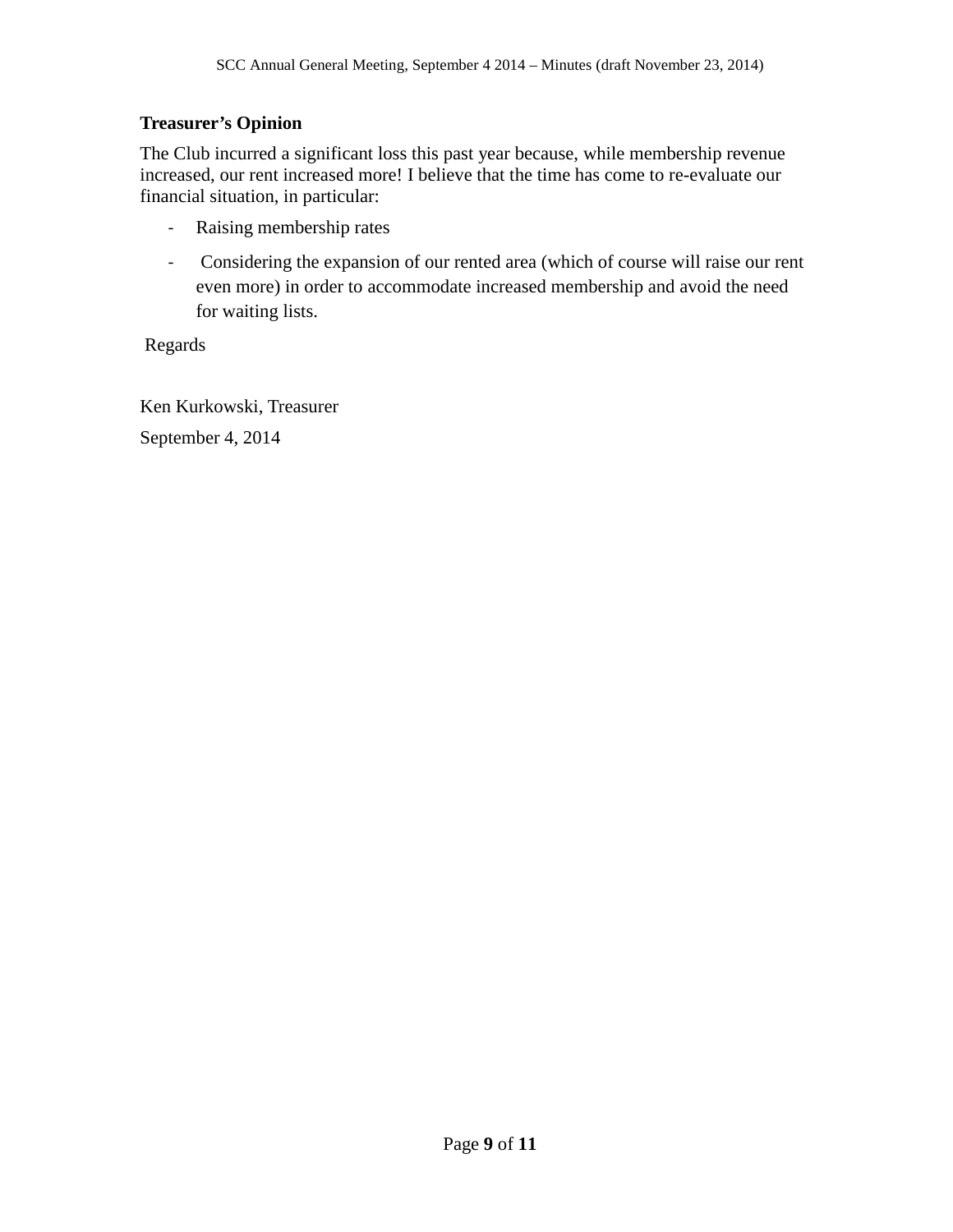# *Appendix D: Facebook Committee Report*

#### **Scarborough Chess Club Facebook Page – Annual Report to SCC 2014-5 AGM**

**SCC FB Page Committee (Member Volunteers):** Bob Armstrong, Erwin Casareno, Steve Karpik (all are co-managers of the FB page)

Report by Bob Armstrong

#### **Co-Manager Responsibilities**

I have been co-manager of the SCC Facebook page, with Erwin Casareno and Steve Karpik. Erwin and I were responsible for updating content. Steve was responsible for technical maintenance, but does also post from time to time.

Other than setting up the page initially a few years ago, Steve has had no technical issues to deal with.

#### **History**

In late winter 2013, I requested that SCC activate its dormant SCC FB Page (Steve had set up the shell page sometime earlier, and it had been left on the shelf). At the same time, I volunteered to become the co-administrator with Steve, the then sole administrator. At that time, the executive considered opinions pro and con, and it seemed Steve's recommendation, as SCC FB Manager, to the executive to proceed, won the day. Maurice Smith, SCC President, then appointed me co-manager. The FB page was activated on or around March 15, 2013, and then Steve added me into the SCC FB Page administration as "co-manager" with himself.

Sometime in the fall of 2013, I believe, I recommended that SCC member, Erwin Casareno, join us as a co-manager, and he was appointed 'til this 2014-5 AGM.

#### **SCC FB Page Members**

By Sept/13, the SCC page already had 56 "Likes" (after 5 months; about 11 members per month). These are people who have visited the page and approved it by "liking" it. In a sense, they then become members of the page. If they want, they can opt to receive an e-mail of every post made on the page. If they don't do this, they often become regular visitors to the page to see new posts. Others who have not "liked" the page can also come and view the posts (both those with their own FB accounts, and also those who are just visitors to FB). Initially, a majority of the "Likes" were SCC members – we have had up to 90 views of some posts from time to time.

By Sept./14 (one year later), the membership had grown to 112 members (the rate slowed to about 5 new members per month). The majority in this group are likely not SCC members; they come from around the world, and have found the page, and wanted to note that they found it interesting.